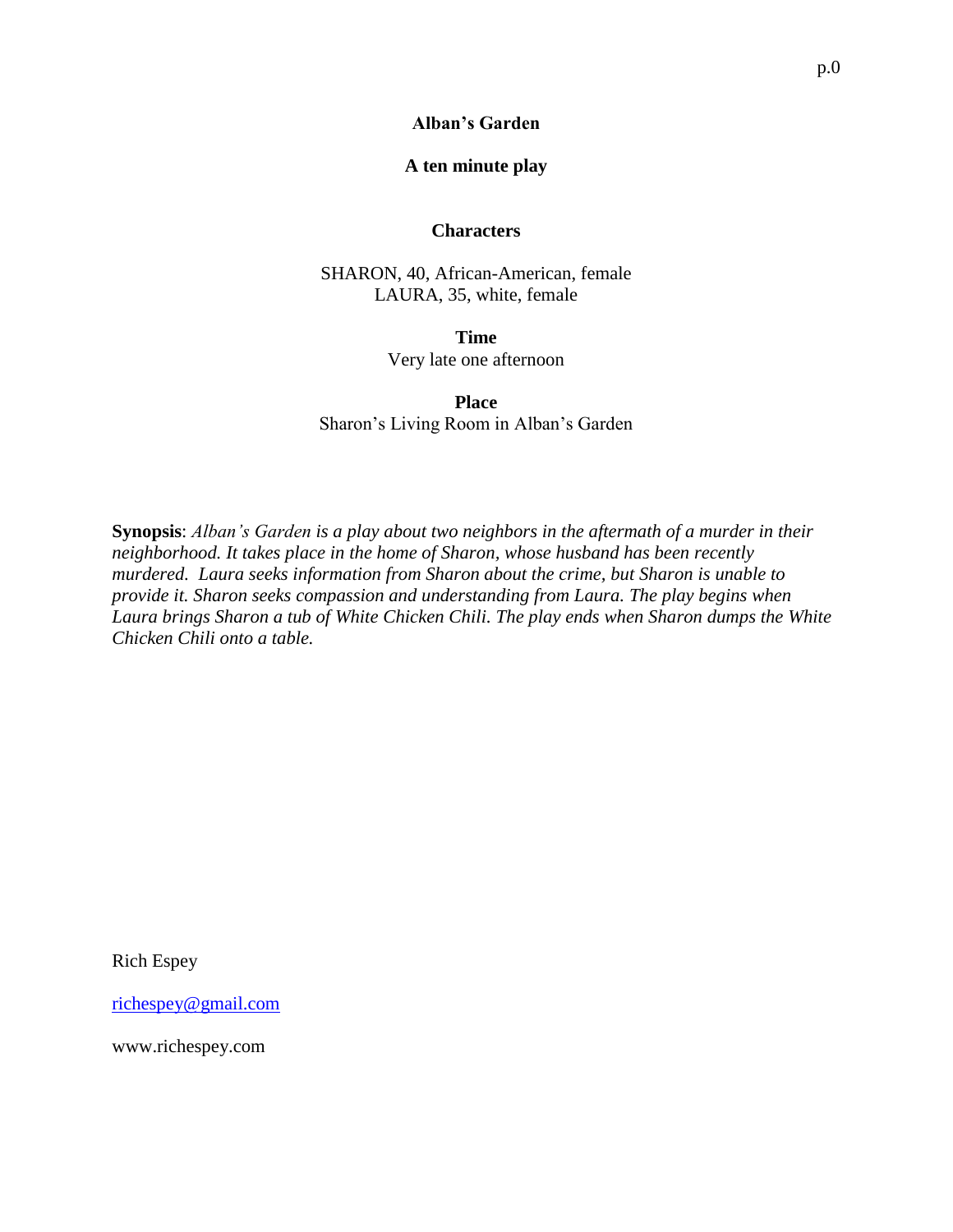### **Alban's Garden**

### **A ten minute play**

*We hear a backing alarm. It stops.*

*SHARON, 35, African-American, is standing in a living room with the lights down low. Everything in the room is upside down: chairs, a coffee table, a lamp, etc., and no one will comment on this or notice it throughout the play.*

*There is a knock at the door. SHARON does not move. The knock is louder. SHARON does not move. The knock is even louder. SHARON moves to the door, which might also be upside down, and looks through a peephole. She opens the door. LAURA, 40, white, is there, holding a large plastic tub with a lid.*

### **LAURA**

Hi there. I'm Laura. I live up on Putnam. I wanted to bring this on by.

#### **SHARON**

What is it?

#### **LAURA**

White Chicken Chili. It's really so good. I made it just now. That's not why it's good. It IS good, I had some, it's just a great recipe, really so simple. So easy to make.

#### **SHARON**

Thank you.

*SHARON accepts the tub.*

### **LAURA**

It's got jalapeno. I hope that's no problem. There's no added salt, so, to give it some kick // I put in some

### **SHARON**

That's very thoughtful of you.

#### **LAURA**

Oh, sure that's no problem. You're…Sharon, right? Laura.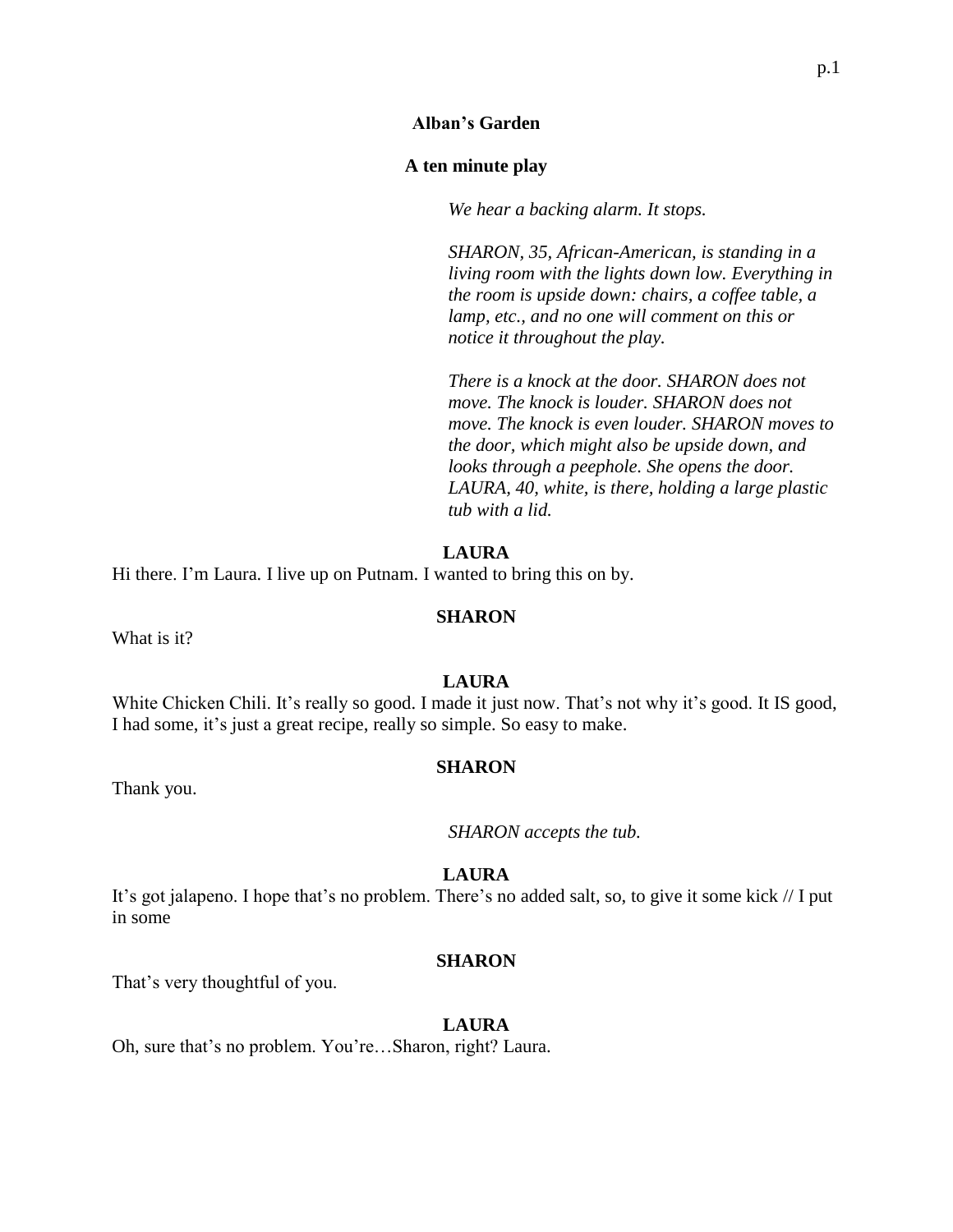Yes, you said.

## **LAURA**

**SHARON**

I'd love to come in…just to chat or to visit.

We don't have a/c.

# **LAURA**

No worries. It's cooler //this evening

# **SHARON**

This isn't a // good time.

# **LAURA**

I won't stay too long. I know that you're tired.

## **SHARON**

Aren't you going to the meeting?

## **LAURA**

I wanted to come by here first to see you.

# **SHARON**

Do you think the talk at the meeting will turn to chili?

## **LAURA**

I'm really so sorry. So terribly sorry.

## **SHARON**

**SHARON**

**LAURA**

Thank you.

# **LAURA**

Everyone's sorry. We all feel just awful.

Everyone?

I speak for the Garden.

# **SHARON**

You're the first bearing gifts.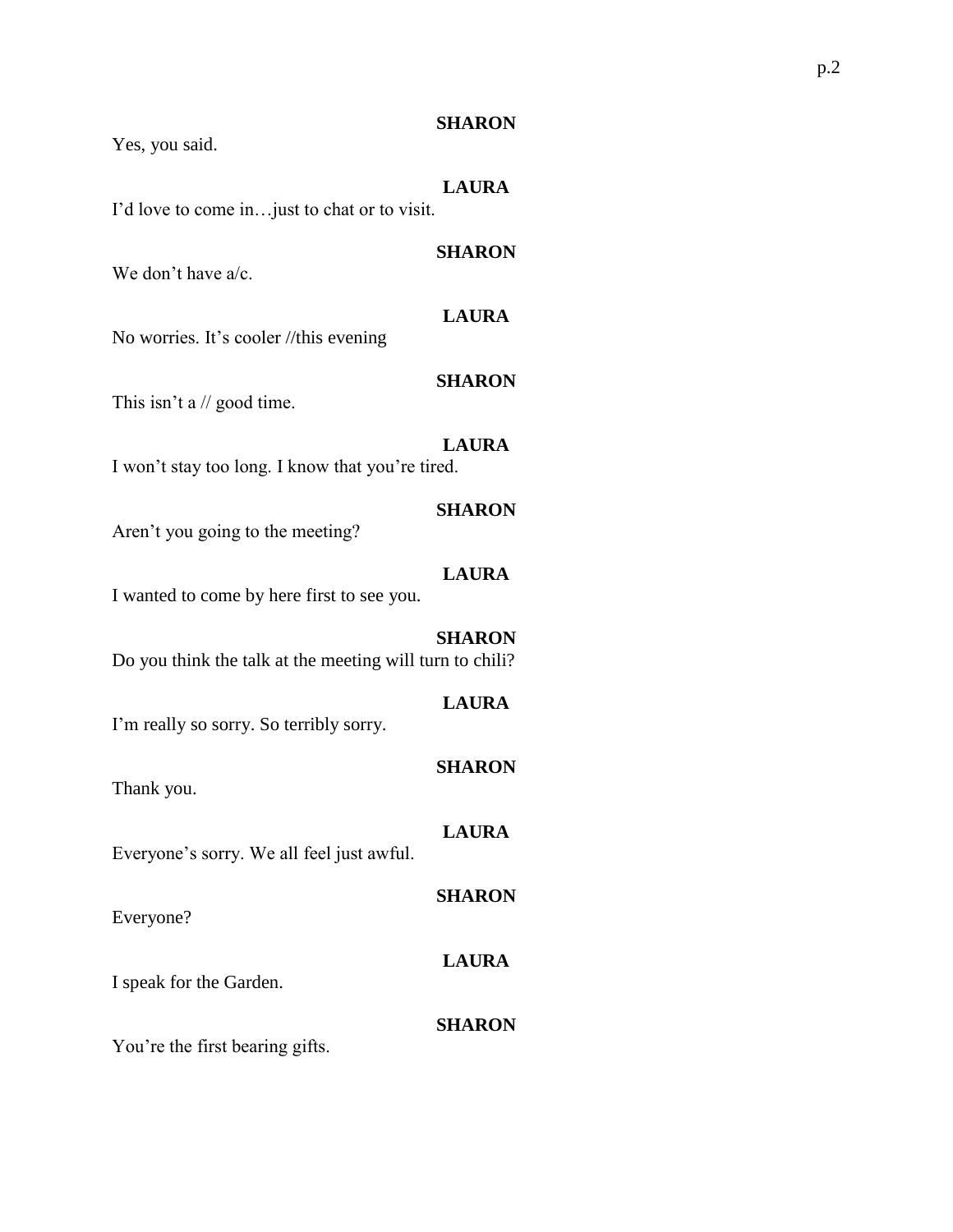## **LAURA**

The Garden has never had anything happen before. By "happen" I mean like what happened last // week.

# **SHARON**

Nothing like this has ever happened to me. Thank you for the meal.

*SHARON attempts to shut the door.*

# **LAURA**

It's awful how some folks are acting…the posts that are flying online. I think anonymity brings out the worst.

## **SHARON**

I guess that explains it. I know you need to get over to that meeting.

# **LAURA**

How's…Brandon? It's Brandon, your son, am I right?

### **SHARON**

Yes.

## **LAURA**

I hope he likes chili. He's doing OK?

## **SHARON**

Do you have children?

## **LAURA**

Two girls, four and seven. Elise and Nicole.

## **SHARON**

How would they be doing?

## **LAURA**

Would you please let me give you a hug?

*LAURA hugs SHARON. SHARON lets LAURA in. They have to stand.*

I'm trying to think if you've been at the tot lot. I'm there every day with the girls right at four. We live just across – garnet shutters and trim? That playground's the thing we love most in the Garden. It makes Alban's Garden the place that we love.

## **SHARON**

Brandon was already too big for those slides when we moved in.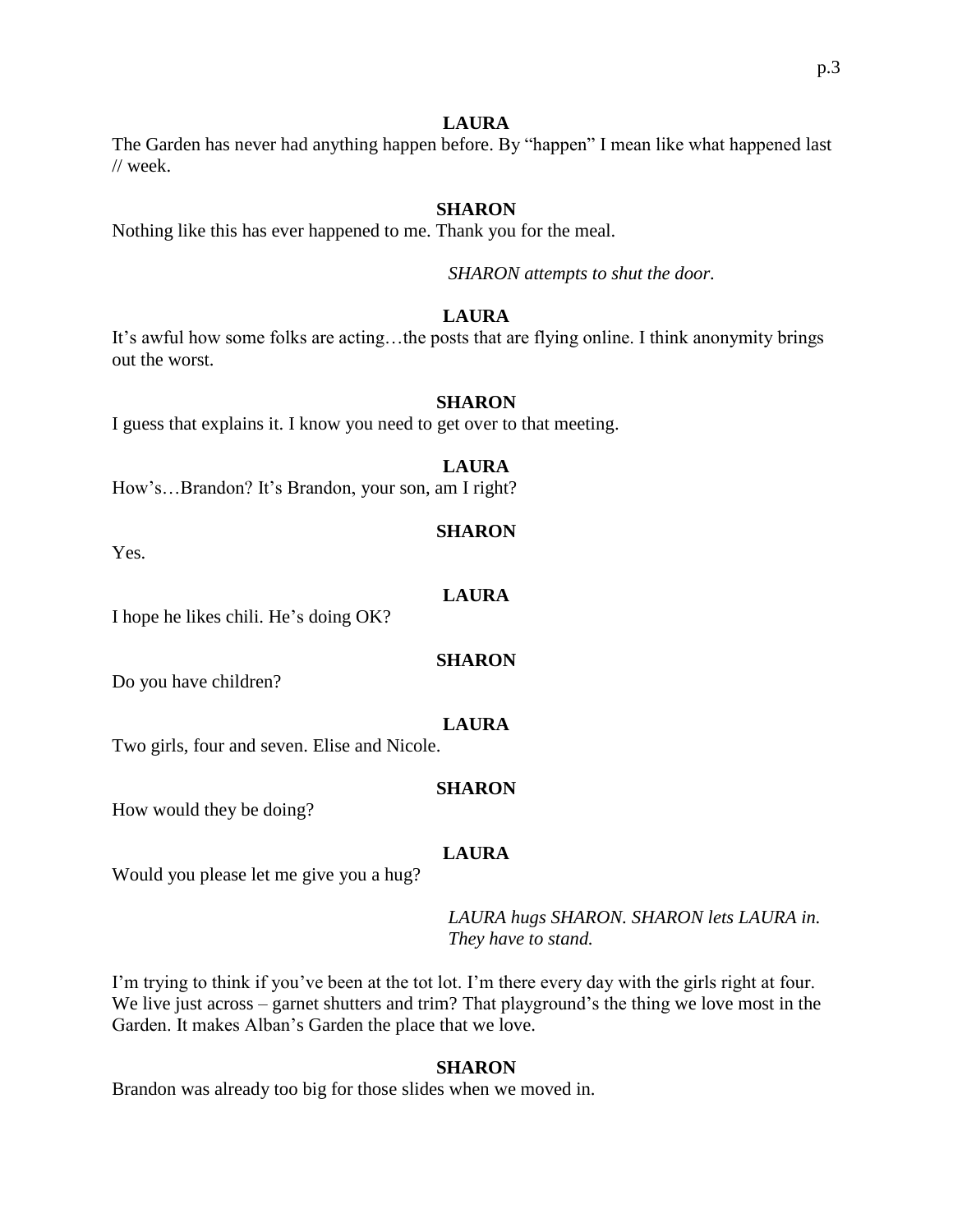### **LAURA**

Of course. And just when did you get here again?

### **SHARON**

Last year.

# **LAURA**

Of course. And how old is he now, would you say?

## **SHARON**

Nine.

# **LAURA**

Third grade. Does he have Mrs. Lake or Miss Becker?

### **SHARON**

Fourth, actually.

## **LAURA**

How great. Are there grandfolks? To help out, I mean?

### **SHARON**

We'll be fine. I imagine // that meeting is starting

## **LAURA**

Do you have other family or people nearby?

### **SHARON**

You mean will they be coming out to Alban's Garden?

### **LAURA**

I want to make sure you're well taken care of. You have the support and the help that you need?

#### **SHARON**

That Elantra out front is a plainclothes cop.

### **LAURA**

Oh my. So you're worried that…whoever did this…

#### **SHARON**

None of you need to be worried.

#### **LAURA**

Of course. But if cops are patrolling our driveways…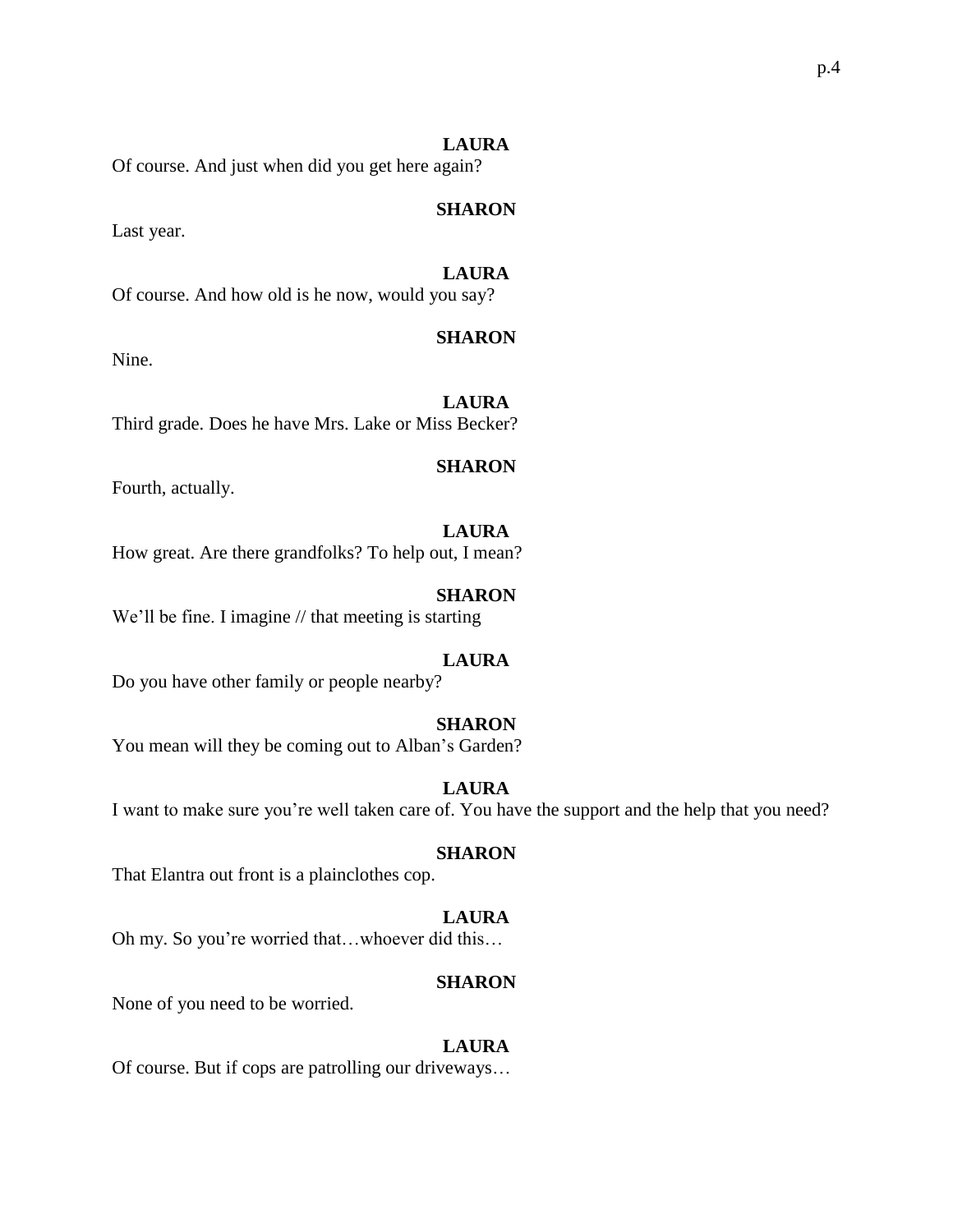There are cops because it's Alban's Garden. And I don't want you to worry.

## **LAURA**

Of course. That's so kind. But when things like this happen…

## **SHARON**

This has nothing to do with any of you. Be sure to tell them that at the meeting.

## **LAURA**

It isn't for me…It's more for the Garden. We just want to know what went on Monday night.

### **SHARON**

I've been asked not to speak about it.

# **LAURA**

We all heard the shots. Like the  $4<sup>th</sup>$  of July. Did you see who it was? Did you get a description?

### **SHARON**

I'm not allowed to say anything.

## **LAURA**

They were still finding casings as late as last night. Somebody said there were forty or more.

### **SHARON**

The police have forbidden me from // saying anything

## **LAURA**

Some said they heard fifty. That it went on forever. It woke up the Garden on such a nice night.

### **SHARON**

There were seven. Seven! Not forty. Not fifty. You can take that to the meeting. Tell them at the meeting that my son and I each counted seven.

### **LAURA**

Oh no. Then you saw it? I hate to upset you. I know this is awful. It's such a bad thing.

## **SHARON**

We heard it. I tried to keep Brandon from running outside.

## **LAURA**

Thank heaven that he wasn't hurt in the melee.

### **SHARON**

Oh yes, all he had to endure was watching his father…I'm sorry. I know you mean well.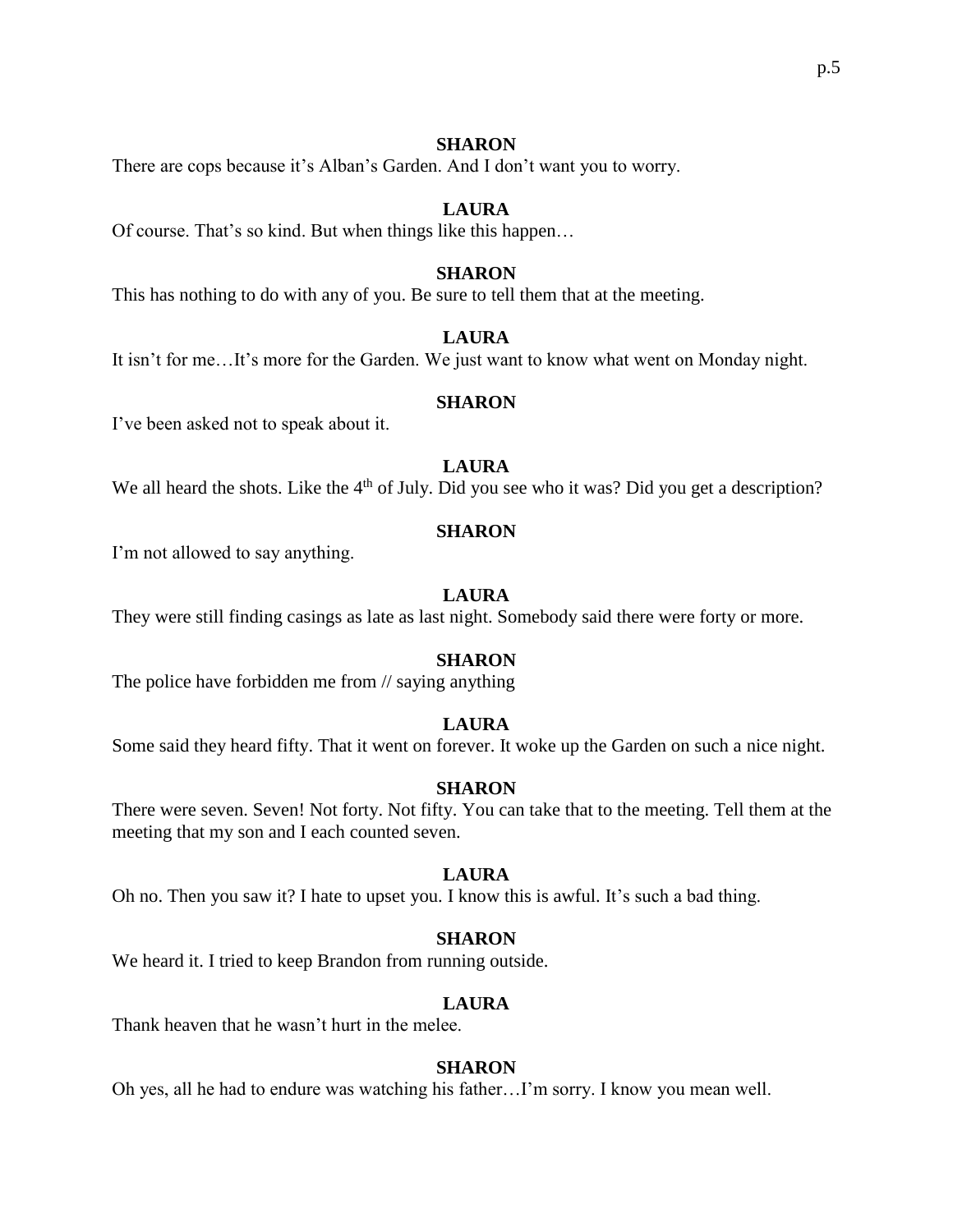## **LAURA**

There's counselors galore who live in the Garden. Our neighbor would see him for free, if I asked her.

### **SHARON**

I've already begun that process through my health insurance, thank you.

### **LAURA**

I feel so damn awkward. It's just I don't know you. I should have come over the day you moved in. I'm either at work or I'm chasing my girls.

#### **SHARON**

But here you are now. And I probably should have gone to the tot lot more. Just because. The first time I was there, when we found out that Brandon was too big for the slides, one of our neighbors, from right here in Alban's Garden, says, "Hi there. May I help you?" Pulls over to the tot lot. Gets out of his Subaru with the Obama sticker.

"Hi there."

"May I help you?"

Still, we had been looking forward to the  $4<sup>th</sup>$  of July fireworks this weekend.

## **LAURA**

You know you're still welcome. You should come, we make popcorn.

#### **SHARON**

The only thing I can tell you is that you are safe and you have nothing to worry about.

#### **LAURA**

Oh, Sharon, I want to believe you so much. But when people come shooting // then we have to

#### **SHARON**

One person. Not people.

#### **LAURA**

Who was it? You know him? Or her. Not assuming.

#### **SHARON**

The police are handling it. Thank you for the chili.

### **LAURA**

We're getting Nicole a two-wheeler in August. Next month she'll be riding all over the place. I need to be sure that she's safe when she's out there. We moved to the Garden so our kids would be safe.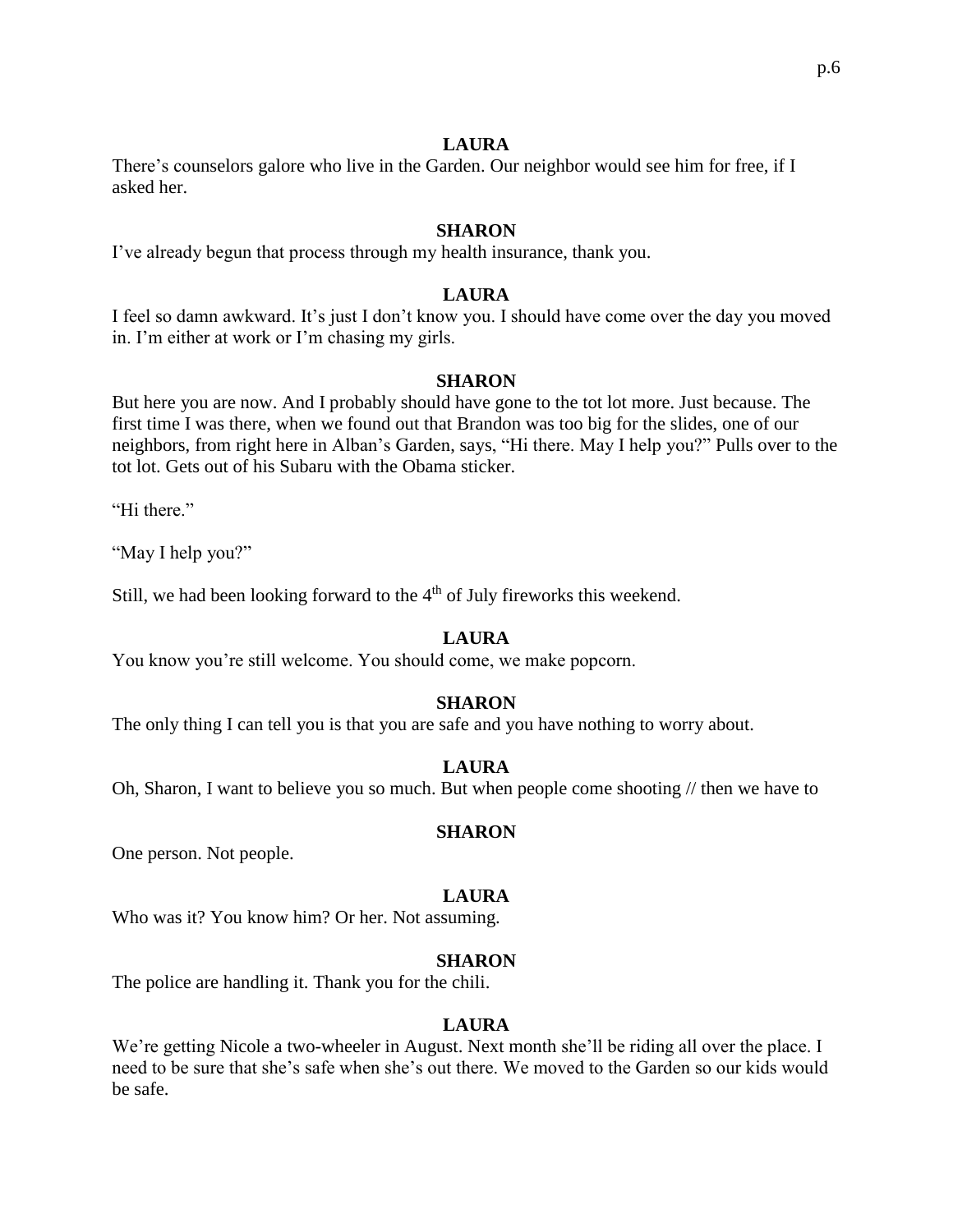We moved here to be safe as well.

## **LAURA**

Of course. I'm so sorry that didn't work out.

### **SHARON**

And I am truly sorry that we have caused you so much fear. Tell them that at the meeting.

# **LAURA**

I think when we know what went on we'll feel better.

#### **SHARON**

And then will you stop the posts on the Alban's Garden website about how this is a crack house or a safe house or Section 8 or that we moved in to corner the drug market?

### **LAURA**

That's just a few idiots. And I'm sorry they're out there. They don't represent what the Garden's about.

### **SHARON**

Then the dead cat on my porch this morning was not a taste of things to come.

### **LAURA**

That's awful. I can not believe they would do that.

#### **SHARON**

Strange happenings in the Garden. And who are they?

#### **LAURA**

Who are they?

#### **SHARON**

Who are they that would do that?

### **LAURA**

Put a cat on your porch?

#### **SHARON**

Or post garbage online. Try to scare us on out, send us back where we came from?

### **LAURA**

I don't know.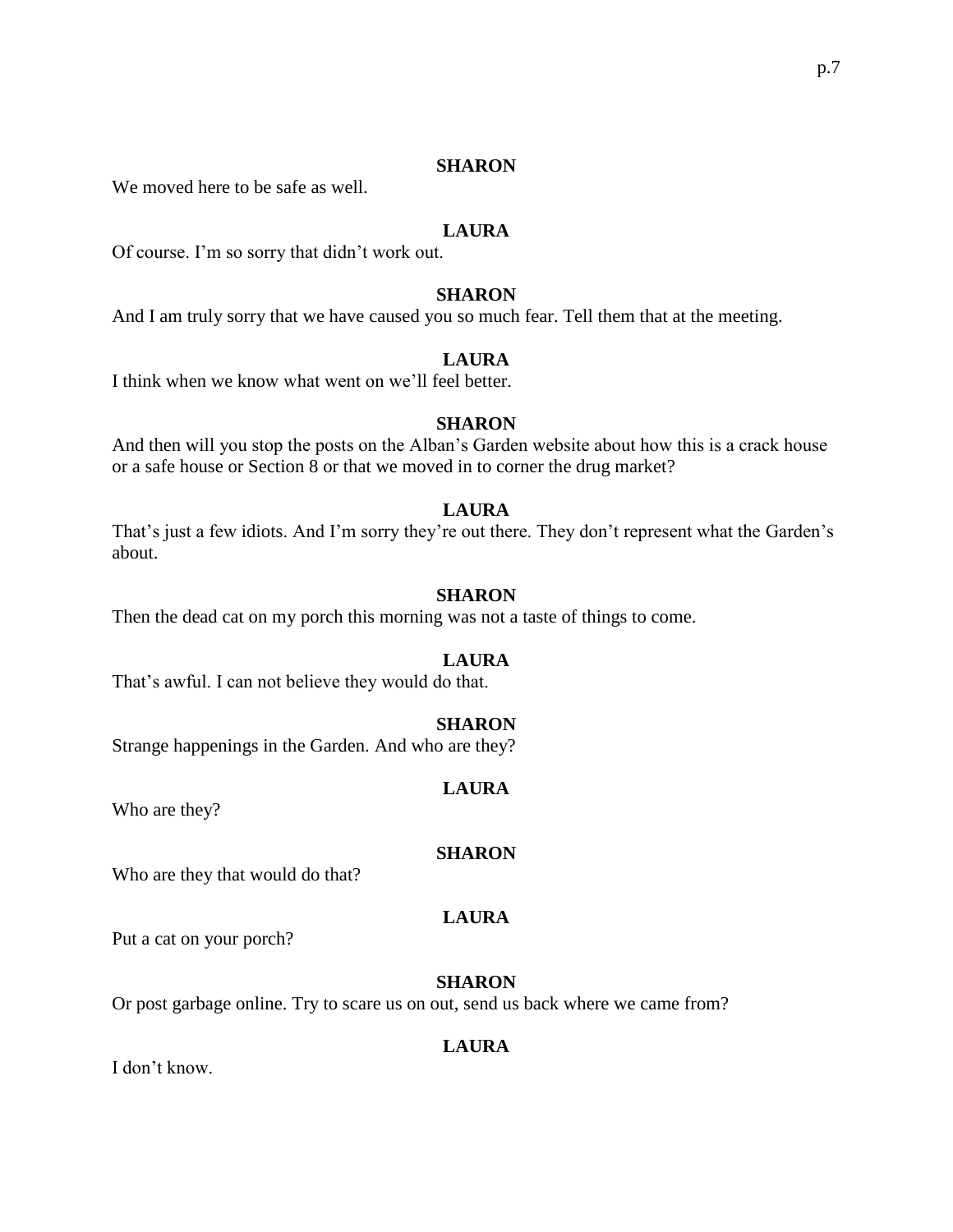But you must have suspicions, some inkling. When awful things happen it must be clear why. I'd feel so much better if I knew who it was. Perhaps you'll find out at the meeting tonight? And then you'll come back and you'll tell me who was it.

### **LAURA**

I hope you won't let a few closed minds upset you. I'd hate you to feel you'd been frightened away.

#### **SHARON**

Do you want us to move?

### **LAURA**

No, of course not. Why ask that?

### **SHARON**

I read my newsletter. I know the rules about invasive species in the Garden.

#### **LAURA**

I want for the Garden to be a safe place. For you and for me, for our kids, for our kittens.

And I want you and Brandon to savor the chili. There's more where that came from. Perhaps I'll come back.

#### **SHARON**

It's so very kind of you, Laura. I thank you. I'm sure we'll both savor your White Chicken Chili.

### **LAURA**

Can I ask you to sit with us Sunday at fireworks?

#### **SHARON**

Of course. Could I ask you a small little favor?

#### **LAURA**

Of course. I'd be glad to help howe'er I can.

#### **SHARON**

Would you taste just a bit of that White Chicken Chili?

#### **LAURA**

I'm sorry?

#### **SHARON**

A moment. I'll fetch you a spoon.